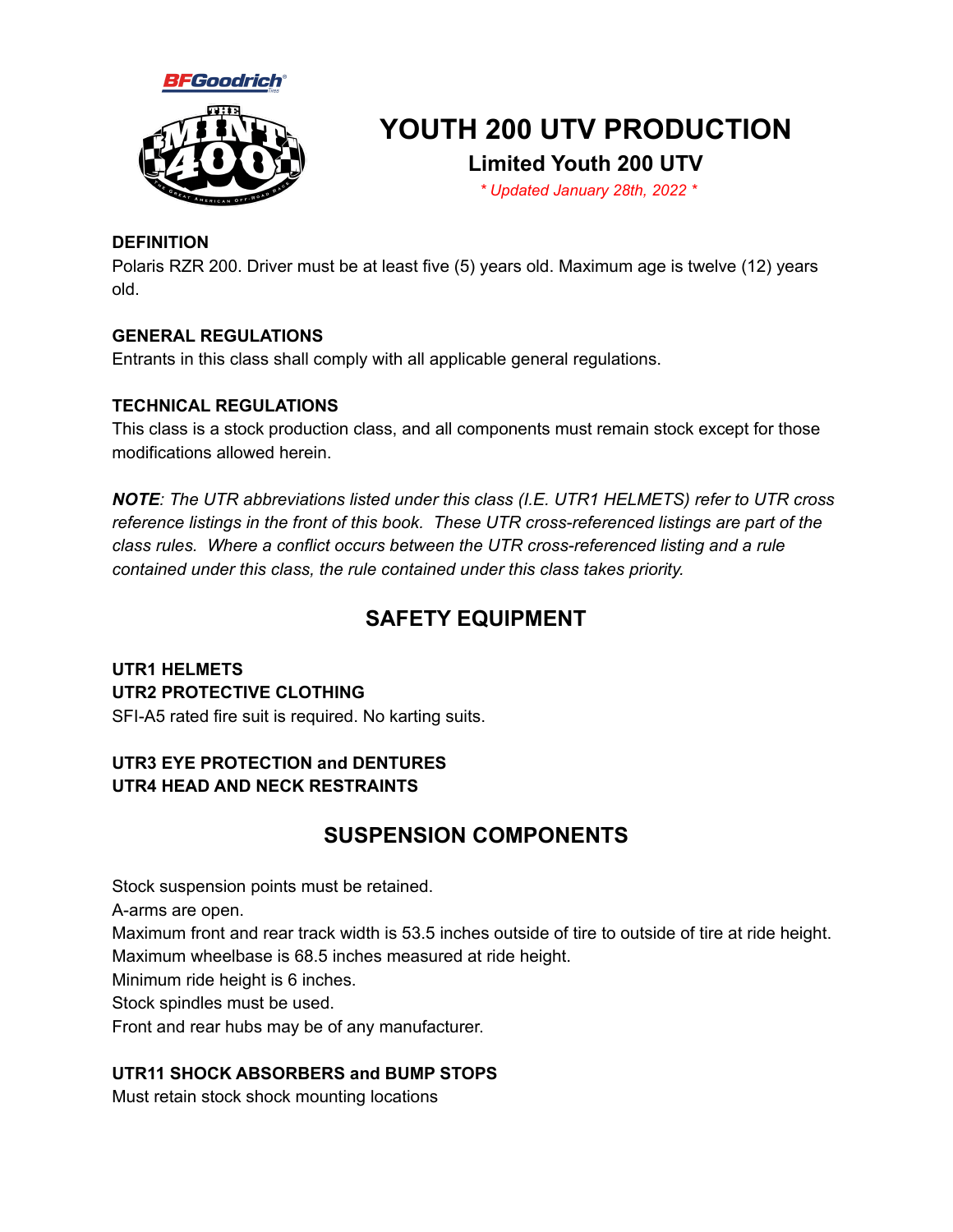#### **UTR12 SECONDARY SUSPENSION UTR13 WHEELS and TIRES UTR14 FASTENERS**

### **STEERING and BRAKE COMPONENTS**

**UTR15 STEERING**

Tie rods are open.

**UTR16 BRAKES**

Front brakes may be removed. Rear caliper and disc are open. Mounting location optional.

## **ELECTRICAL SYSTEM**

**UTR17 IGNITION UTR18 BATTERIES UTR20 STARTERS**

### **FUEL SYSTEM**

**UTR21 FUEL UTR22 FUEL TANKS UTR23 FUEL FILLERS LINES, VENTS, and CAPS**

# **ENGINE, TRANSMISSION and DRIVELINES**

#### **UTR24 ENGINE and ENGINE DISPLACEMENT**

Polaris RZR 200cc engine mandatory. Engines must remain stock as delivered by the manufacturer. Clutch must remain stock as delivered by the manufacturer. ECU must remain stock. Intake, exhaust, and fuel programmer allowed.

**UTR25 ENGINE REPLACEMENT UTR26 TRANSMISSION** Axle length is open.

**UTR27 THROTTLES UTR28 EXHAUST** Stock OEM exhaust is mandatory.